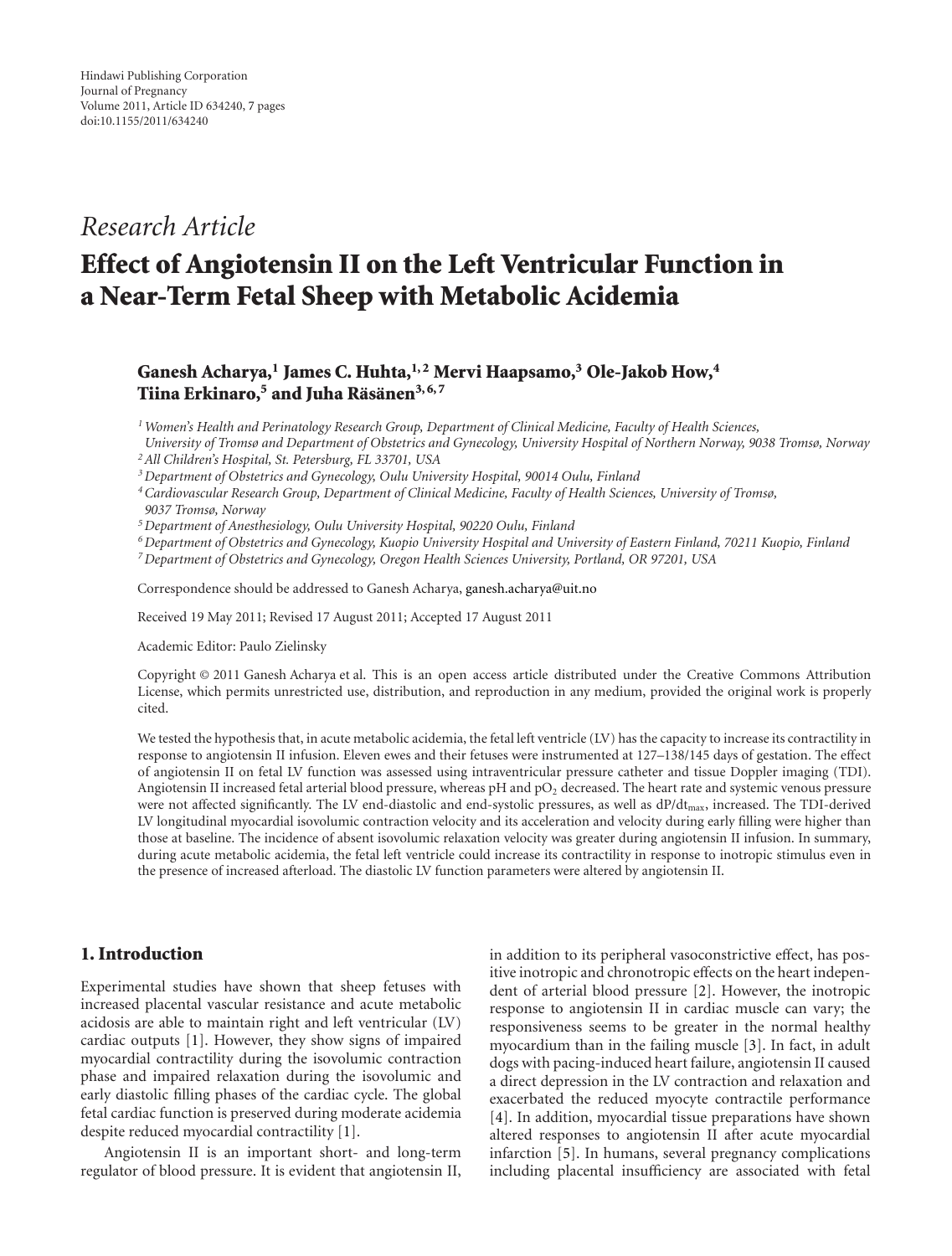hypoxia and metabolic acidosis. Furthermore, asphyxiated term infants commonly have biochemical and echocardiographic evidence of abnormal cardiac function [6], and tissue Doppler imaging (TDI) appears to be more sensitive than conventional measurement of fractional shortening in early detection of myocardial dysfunction induced by perinatal asphyxia [6, 7]. In the present acute experimental model on near-term sheep fetuses, we tested the hypothesis that in acute fetal metabolic acidemia LV has the capacity to increase its contractility during angiotensin II infusion. Specifically, we asked the following questions: (1) does angiotensin II infusion increase LV pressure generation and contractility measured by an intraventricular pressure catheter and (2) does angiotensin II infusion affect tissue Doppler-derived parameters of the LV systolic and diastolic function in the presence of increased ventricular afterload?

#### **2. Materials and Methods**

Eleven ewes of Finnish breed with time-dated pregnancies between 127 and 138 days of gestation (term gestation 145 days) were included in this study. All experiments were performed in accordance with the guidelines of the European Convention for the Protection of Vertebrate Animals Used for Experimental and Other Scientific Purposes (1986) and in compliance with the European Union Directive 86/609/EEC (1997). The research protocol was approved by the Animal Care and Use Committee of the University of Oulu, Finland.

Before surgery, food was withdrawn for 18 hours. Intramuscular ketamine (2 mg/kg) and midazolam (0.2 mg/kg) were given for premedication half an hour before anesthesia. Left external jugular vein was cannulated for intravenous access, and Ringer's lactate solution was infused at a rate of 200 mL/hour. General anesthesia was induced with intravenous propofol (4–7 mg/kg). The anesthesia was maintained with isoflurane (1.5–2.5%) in a 40% oxygen-air mixture delivered via an endotracheal tube. Mechanical ventilation was maintained with a Siemens 730 ventilator (Siemens-Elema AB, Solna, Sweden). Tidal volume was adjusted to 10 mL/kg and respiratory rate to 18/minute. Maternal femoral artery was cannulated to measure the arterial blood pressure (BP), heart rate, and acid-base status.

A midline laparotomy was performed and a fetal hindlimb was delivered through a small uterine incision. 4F polyurethane catheters (BD Careflow, Becton Dickinson Medical Systems, Singapore) were introduced into the fetal inferior vena cava and descending aorta via femoral vein and artery, respectively. The fetal limb was returned into the uterus, and the uterine incision was closed with a purse-string suture.

A separate small incision was made on the uterus to access the fetal neck. Right carotid artery was dissected, and a 5F cannula with a back flow valve was introduced using a guide wire and introducer. A 3F Millar SPR877 catheter (Millar Instruments, Houston, Tex, USA) was advanced into the fetal LV through the 5F cannula. The position of the catheter within the LV cavity was confirmed by ultrasonography. The micromanometer pressure transducer output was

fed to a custom-built amplifier and connected to a signalprocessing unit (Sigma 5DF, Cardiodynamics corp.) for the continuous measurement of LV pressure.

Maternal arterial BP, heart rate, and oxygen saturation (SaO2) and fetal BP, heart rate, and central venous pressure (CVP) were recorded continuously at a 100 Hz sampling rate using a polygraph (UIM100A, Biopac Systems Inc., Santa Barbara, Calif, USA) and computerized data acquisition software (Acqknowledge v. 3.5.7 for Windows, Biopac Systems Inc., Santa Barbara, Calif, USA). Acid-base status was checked (corrected to 39◦C) at the end of baseline and angiotensin II phases using an Abbot i-sat 1 arterial blood gas analyser (i-Stat, East Windsor, NJ, USA).

Ultrasonography was performed using the Vivid 7 Dimension ultrasound system (GE Vingmed Ultrasound, Horten, Norway) with a 10 MHz-phased array transducer through the uterine wall. Mitral valve**'**s blood flow velocity waveforms were obtained using pulsed-wave Doppler to measure the maximum velocity of the blood flow during early filling (E) of the LV. Longitudinal myocardial velocities were recorded from the LV lateral wall at the level of mitral valve annulus using pulsed-wave tissue Doppler imaging (TDI) with the sample volume (1–1.5 mm) aligned parallel to the myocardial wall (insonation angle *<*15 degrees) at a sweep speed of 100 mm/s. All the ultrasonographic examinations were performed by a single investigator.

Tissue Doppler recordings were analyzed offline using dedicated software (EchoPac PC v.6.1.2, GE Medical Systems). The LV maximal longitudinal myocardial velocities were measured during the isovolumic contraction (IVCV), ventricular systole (S ), isovolumic relaxation (IVRV), early ventricular filling (E'), and atrial contraction (A') phases of the cardiac cycle (Figure 1). The isovolumic myocardial acceleration and deceleration were calculated by dividing the peak IVCV and IVRV by the time intervals from the onset to the peak of these velocity waveforms, respectively [1]. The LV isovolumic contraction (IVCT) and relaxation times (IVRT) were measured, and their proportions (%) of the total cardiac cycle were calculated as described previously [1]. To improve measurement precision, the sweep speed of the Doppler recordings was adjusted according to the fetal heart rate (i.e., increased to 200 mm/s if the fetal heart rate exceeded 160 beats/min) during offline analysis.

Following baseline measurements, 4 mL of angiotensin II solution (1.67 mcg/mL) was diluted with 96 mL of 0.9% saline and infused into the fetal inferior vena cava at a rate of 100–200 ml/hour (adjusted to keep the fetal MAP increased at 15–20 mmHg above the baseline) and all the above measurements were repeated. The angiotensin II infusion was continued for approximately 20 minutes until all the measurements were made. At the end of the experiment, the animals were euthanized with an intravenous overdose (1 mg/kg) of pentobarbital sodium. Fetal weight was postmortem determined. Data were analysed using Statistical Software for Social Sciences for windows version 16.0 (SPSS Inc. Chicago, Ill, USA). To examine differences between the baseline and the angiotensin II phase, the paired sample *t*-test was used for continuous parametric variables and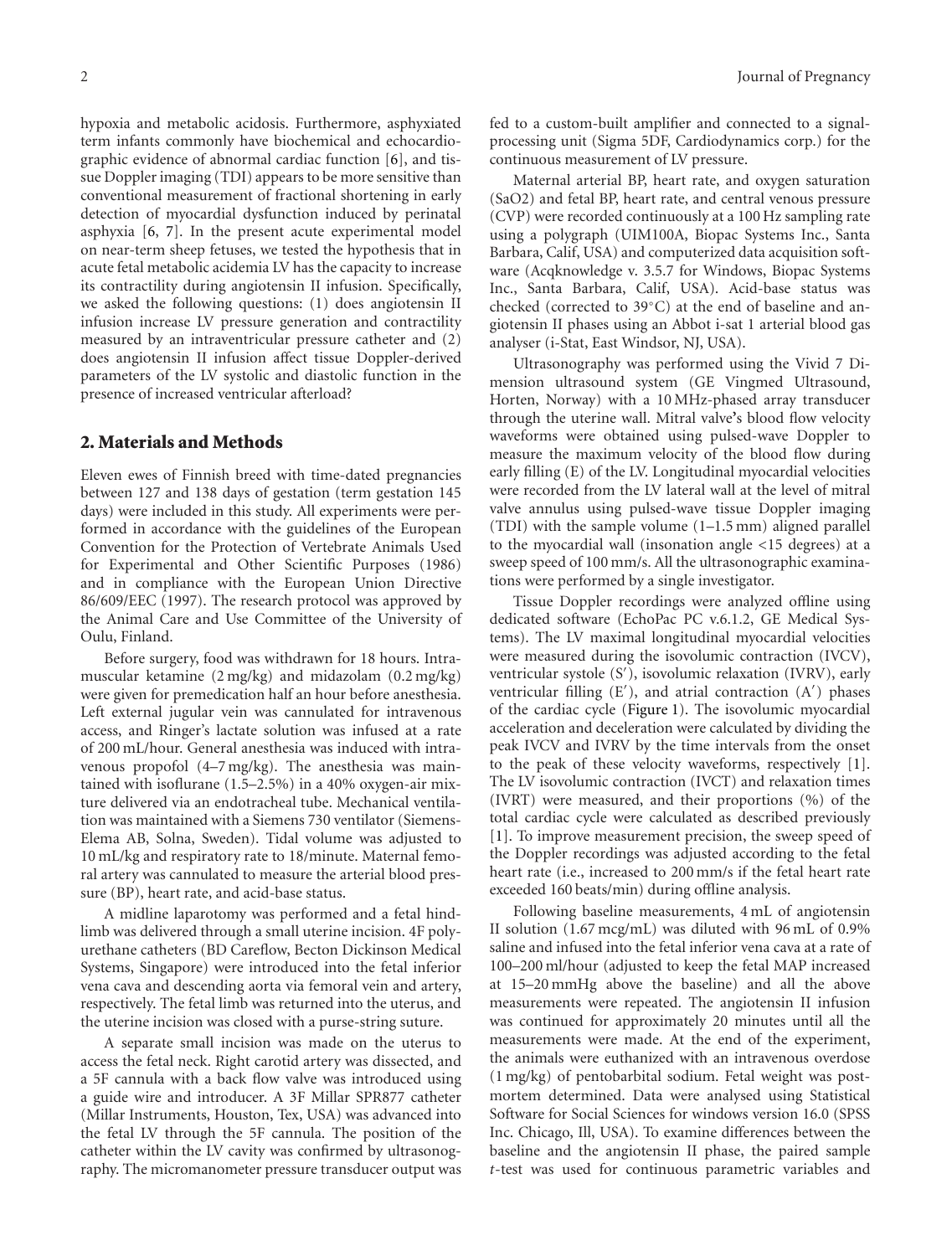

Figure 1: Tissue Doppler-derived left ventricular longitudinal myocardial velocities at the level of mitral valve annulus obtained from a near-term sheep fetus. Isovolumic contraction velocity (IVCV), isovolumic contraction time (IVCT), velocity during ventricular systole (S ), isovolumic relaxation velocity (IVRV), isovolumic relaxation time (IVRT), ejection time (ET), velocities during early ventricular filling (E ), and atrial contraction (A ) phases of the cardiac cycle.

Table 1: Invasively monitored maternal hemodynamic parameters and acid-base status at baseline and during fetal angiotensin II infusion. Data are presented as mean (SD).

|                              | Baseline     | Angiotensin II | P value |
|------------------------------|--------------|----------------|---------|
| Heart rate, beats/min        | 98(15)       | 98 (19)        | 0.807   |
| Systolic BP, mmHg            | 95(7)        | 94 (109)       | 0.283   |
| Diastolic BP, mmHg           | 64(9)        | 62(11)         | 0.460   |
| Mean arterial pressure, mmHg | 74 (8)       | 72(11)         | 0.402   |
| Oxygen saturation, %         | 95(4.5)      | 94(4.4)        | 0.115   |
| pH                           | 7.36(0.03)   | 7.37(0.02)     | 0.115   |
| Base excess, mmol/L          | $-3.18(3.2)$ | $-2.36(2.1)$   | 0.203   |
| $PCO2$ , kPa                 | 5.13(0.92)   | 5.13(0.43)     | 0.990   |
| $PO2$ , kPa                  | 14.5(4.3)    | 13(4.1)        | 0.033   |
| Lactate, mmol/L              | 0.64(0.22)   | 0.65(0.24)     | 0.832   |

the Fisher's exact test for categorical variables. Statistical significance level was set at a *P* value  $\leq$  0.05.

#### **3. Results**

The mean body weight of the ewes was 67 (range, 52–84) kg and the mean fetal weight was 2787 (range, 2090–3700) g. The mean gestational age was 132 days. Maternal blood pressures and acid-base values remained unchanged during the experiment (Table 1). During angiotensin II infusion fetal systolic, mean, and diastolic blood pressures increased significantly. Fetal heart rate and systemic venous pressure were not affected by angiotensin II infusion. Fetal pH and  $pO<sub>2</sub>$ values decreased significantly during the experiment (Table 2). There was almost a two-fold increase in LV dP/dtmax (*P <* 0*.*003) during angiotensin II infusion. In addition, LV enddiastolic and end-systolic pressures increased significantly (Table 3). Angiotensin II infusion significantly increased TDI-derived LV IVCV and E' velocity (Figure 2). In addition, the LV isovolumic myocardial acceleration demonstrated over a two-fold increase (*P <* 0*.*02) during angiotensin II infusion. The LV  $E/E'$  ratio decreased ( $P < 0.02$ ). The incidence of absent IVRV was higher (*P <* 0*.*02) during angiotensin II infusion (Figure 3). LV IVCT% and IVRT% did not change significantly during the experiment (Table 4).

#### **4. Discussion**

The rationale for performing this experimental study was to investigate the functional capacity and reserve of the fetal LV during acute metabolic acidemia. We demonstrated that in the fetal sheep at near-term gestation the LV was able to increase its contractility in response to angiotensin II infusion despite fetal acidemia and increased cardiac afterload. A positive response to inotropic stimulus may indicate that the myocardial dysfunction is transient, and there is a potential for recovery whereas the chances of recovery may be poor when the response is negative. Angiotensin II was chosen because it has a positive inotropic effect on the heart, and it is a potent peripheral vasoconstrictor. In the fetal sheep, it increases myocardial blood flow and cardiac output despite a significant increase in afterload [8].

We found that during angiotensin II infusion the fetal LV dP/dtmax, end-diastolic and end-systolic pressures as well as the arterial blood pressures increased significantly, but the fetal central venous pressure increase was not significant. These findings are in agreement with published experimental studies on several different adult animal species. Angiotensin II is known to increase the venous return, and, by this mechanism, it can lead to elevated preload and left ventricular enddiastolic pressure [9, 10]. In addition, increased LV dP/dt<sub>max</sub>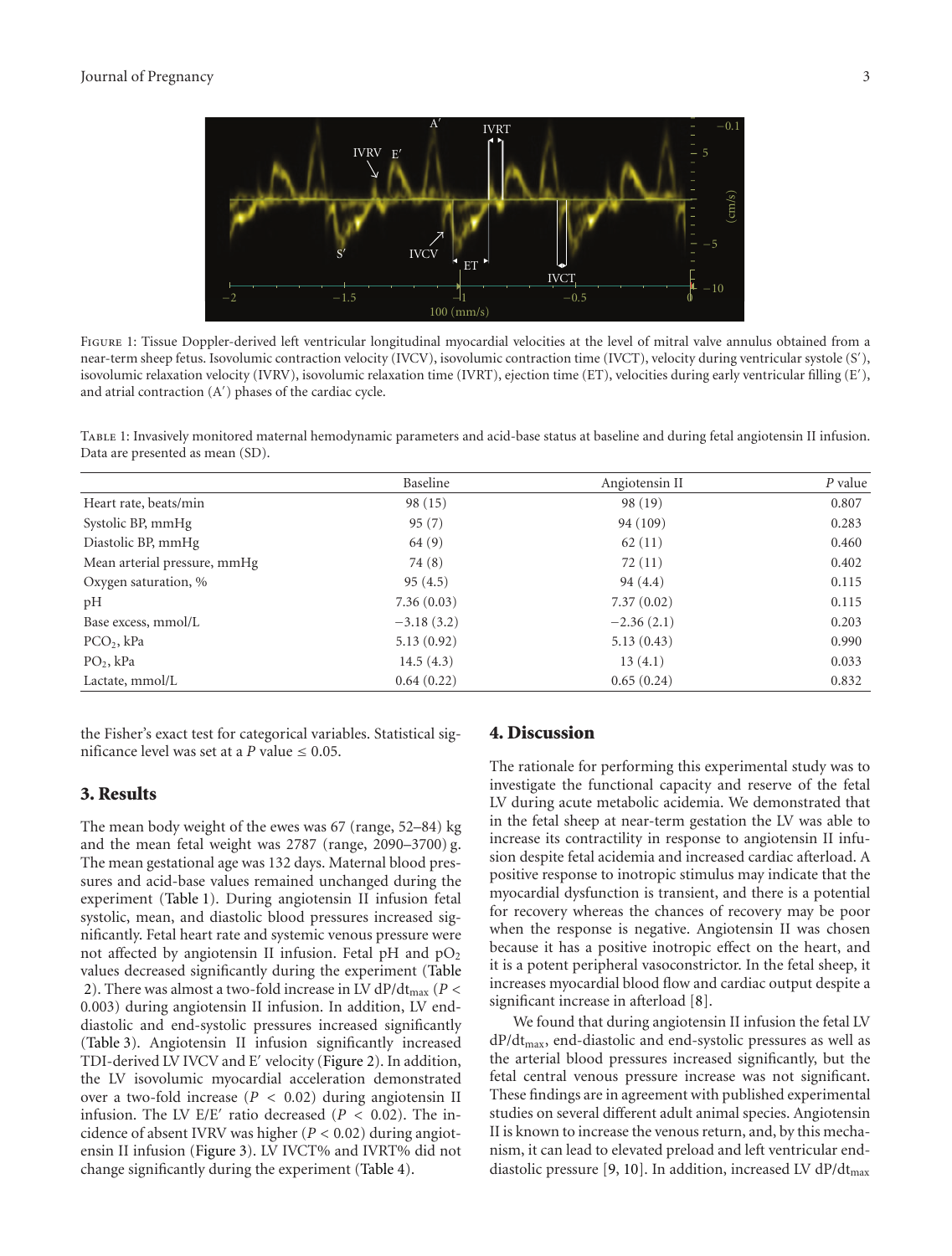

Figure 2: Tissue Doppler-derived left ventricular longitudinal myocardial velocities at the level of mitral valve annulus at baseline (a) and during angiotensin II infusion (b). Note an increase in myocardial isovolumic contraction (IVCV) and early ventricular filling (E ) velocities and a decrease in myocardial isovolumic relaxation velocity (IVRV) during angiotensin II infusion.



Figure 3: Tissue Doppler-derived left ventricular longitudinal myocardial velocities at the level of mitral valve annulus during angiotensin II infusion demonstrating absence of myocardial isovolumic relaxation velocity (IVRV).

suggests that angiotensin II infusion improved ventricular contractility. Even though dP/dtmax is relatively insensitive to alterations in afterload, it can be affected by changes in preload [11, 12]. This could partially explain the increase in LV dP/dtmax.

One of the main findings of the present study is that during angiotensin II infusion TDI-derived LV longitudinal

IVCV and its acceleration increased significantly. Both of these indices describe preejection events in the myocardium and, thus, are less influenced by afterload than ejection phase indices. In fact, experimental animal studies have shown that the isovolumic myocardial acceleration is independent of cardiac loading conditions [13]. Our results demonstrate that fetal LV can increase its contractility in the presence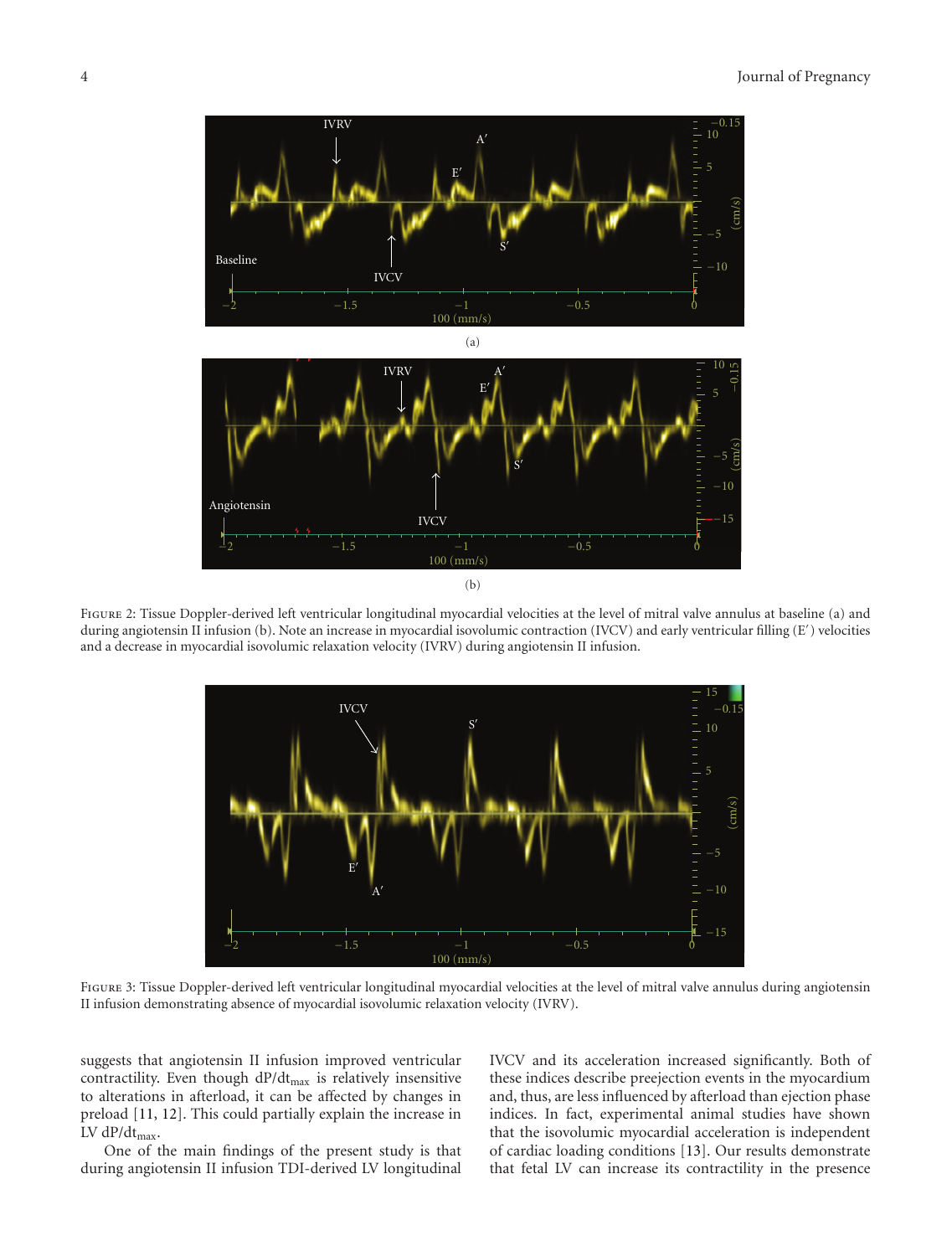#### Journal of Pregnancy 5

| Parameter                     | Baseline    | Angiotensin II | $P$ value |
|-------------------------------|-------------|----------------|-----------|
| Heart rate, beats/min         | 153(41)     | 170(40)        | 0.337     |
| Systolic BP, mmHg             | 55(8)       | 83 (18)        | < 0.001   |
| Diastolic BP, mmHg            | 38(5)       | 56(12)         | < 0.001   |
| Mean arterial pressure, mmHg  | 43(6)       | 65 (14)        | < 0.001   |
| Central venous pressure, mmHg | 9(2)        | 14(13)         | 0.327     |
| pH                            | 7.11(0.12)  | 7.04(0.16)     | 0.003     |
| Base excess, mmol/L           | $-9.4(5.0)$ | $-11.7(6.96)$  | 0.029     |
| $PCO2$ , kPa                  | 8.6(2.3)    | 9.3(2.3)       | 0.020     |
| $PO2$ , kPa                   | 2.4(0.9)    | 1.5(0.8)       | 0.004     |
| Lactate, mmol/L               | 7.6(3.7)    | 7.4(2.8)       | 0.701     |

Table 2: Invasively monitored fetal hemodynamic parameters and acid-base status at baseline and during angiotensin II infusion. Data are presented as mean (SD).

Table 3: Fetal left ventricular pressures at baseline and during angiotensin II infusion. Data are presented as mean (SD).

|                              | Baseline  | Angiotensin II | <i>P</i> value |
|------------------------------|-----------|----------------|----------------|
| $dP/dt_{max}$ , mmHg/s       | 1224(330) | 2030(476)      | 0.003          |
| End-systolic pressure, mmHg  | 64 (18)   | 93(26)         | 0.001          |
| End-diastolic pressure, mmHg | 14(6)     | 20(9)          | 0.005          |

of fetal metabolic acidemia and elevated cardiac afterload. This is also supported by the unchanged IVCT% during the angiotensin II infusion. The IVCT characterizes the period that is needed for the ventricle to increase its pressure from an atrial to a systemic level. During angiotensin II infusion, the pressure gradient between LV end-diastolic pressure and arterial diastolic blood pressure was greater than at baseline suggesting that the LV was able to improve its pressure generation. Experimental studies on adult pigs under normoxemic conditions have shown that angiotensin II infusion has a positive inotropic effect on the LV independent of arterial blood pressure levels [2]. However, the inotropic response seems to vary, being greater in the healthy myocardium than in the failing muscle [3]. In fact, it has been demonstrated that tachycardia-induced heart failure alters LV and myocyte responses to angiotensin II, so that angiotensin II produces direct depression of LV contractility and exacerbates myocyte contractile dysfunction [4]. Altogether, our study suggests that, in metabolic acidemia, fetal LV can increase its contractility in response to an inotropic stimulus even in the presence of increased afterload demonstrating the systolic functional reserve of the fetal LV. The second important finding of our experimental study is that during angiotensin II infusion IVRV was absent significantly more often than at baseline condition. Previously, we have shown that acute fetal metabolic acidemia decreases myocardial lengthening velocity during isovolumetric relaxation [1] suggesting that metabolic acidosis adversely affects the calcium- and energydependent active myocardial relaxation. Significant metabolic acidosis can lead to depletion of myocardial glycogen and ATP stores that are associated with impaired repolarization. In addition, angiotensin II itself seems to have a detrimental effect on isovolumetric cardiac diastolic function possibly by a decrease in  $Ca^{2+}$  efflux through the Na<sup>+</sup>/Ca<sup>2+</sup> exchanger produced by the angiotensin-II-induced prolongation of the action potential duration [14]. We suggest that the early sign of fetal cardiac diastolic dysfunction could be diminished myocardial lengthening velocity during isovolumetric relaxation period. When diastolic function further deteriorates, isovolumetric myocardial lengthening velocity disappears. In the present study, IVRT% did not change during the angiotensin II infusion. IVRT represents the time interval that is needed for the ventricle to decrease its pressure from a systemic to an atrial level. It seems that IVRT% is not as sensitive indicator of myocardial diastolic function as myocardial lengthening velocity, and IVRT% can be more affected by ventricular loading conditions than the myocardial movement itself. Disturbances in diastolic function often precede the changes in global cardiac systolic performance, and the assessment of cardiac diastolic function could be useful in monitoring fetuses at risk for cardiac dysfunction. Our present study suggests that the absence of IVRV could be an early sign of abnormal ventricular diastolic function in the fetus.

In the present study, left ventricular E -wave velocity increased significantly during angiotensin II infusion. E wave velocity is used as an index of active ventricular relaxation, but it is also sensitive to changes in ventricular loading conditions. Our results demonstrate that angiotensin II infusion increased fetal LV preload, and we suggest that increased E -wave velocity mainly reflected elevated ventricular preload. However, as acidemia with increased afterload is known to decrease mitral E -wave velocity [1], it could be argued that angiotensin II overcomes the negative effect of acidosis on myocardial relaxation during early ventricular filling. This is also supported by the fact that  $E/E'$  ratio was lower during angiotensin II infusion compared to baseline despite increased LV end-diastolic pressure. However, in the fetus, the ventricular filling occurs mainly during the atrial contraction rather than in early diastole, and E/E' ratio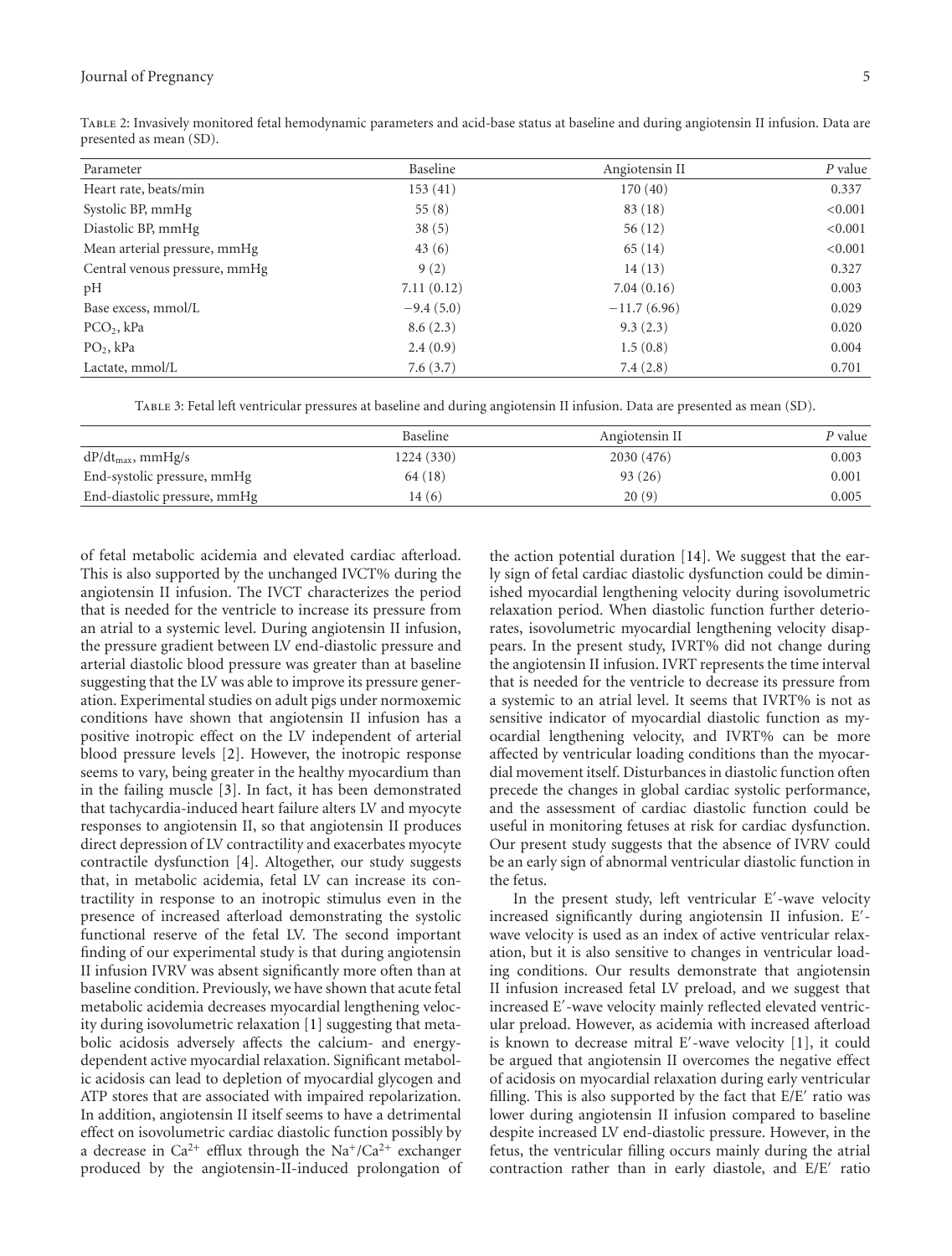|                      | Baseline  | Angiotensin II | $P$ value |
|----------------------|-----------|----------------|-----------|
| IVCV, cm/s           | 4.1(2.3)  | 6.4(2.4)       | 0.039     |
| IVCVAccel, $cm/s2$   | 350 (250) | 780 (490)      | 0.022     |
| S'-velocity, cm/s    | 4.7(1.5)  | 5.7(2.4)       | 0.165     |
| IVRV, cm/s           | 2.2(1.4)  | 0.6(1.5)       | 0.15      |
| Absent IVRV, $n$ (%) | 2(20)     | 8(80)          | 0.024     |
| $E'$ -velocity, cm/s | 3.1(0.74) | 4.4(0.83)      | 0.015     |
| A'-velocity, cm/s    | 8.2(4.0)  | 12.9(6.5)      | 0.073     |
| $E/E'$ ratio         | 8.7(2.0)  | 5.7(2.1)       | 0.015     |
| IVCT%                | 10.4(4.2) | 12.6(4.8)      | 0.166     |
| IVRT%                | 13.3(7.8) | 12.3(6.1)      | 0.745     |

Table 4: Fetal left ventricular tissue Doppler-derived parameters at baseline and during angiotensin II infusion. Data are presented as mean (SD) or *n* (%).

IVCV, isovolumic contraction velocity; IVCVAccel, isovolumic myocardial acceleration; S-velocity, myocardial velocity during the left ventricular systole; IVRV, isovolumic relaxation velocity; E-velocity, myocardial velocity during early ventricular filling; A-velocity, myocardial velocity during atrial contraction; IVCT, isovolumic contraction time; IVRT, isovolumic relaxation time.

may not reflect LV end-diastolic pressure as in adults [15]. LV myocardial velocity during atrial contraction (A -wave velocity) did not change significantly during angiotensin II infusion. This could suggest that angiotensin II did not significantly augment atrial contraction. However, A'-wave velocity is also affected by changes in ventricular loading conditions. LV peak S -wave velocity describes myocardial shortening during the ejection phase of the systole. In adults, S -wave velocity correlates with ventricular ejection fraction, and it has been used as an index of cardiac systolic function [16]. In the present study, we found no significant increase in this parameter, despite significantly improved LV contractility. Myocardial S -wave velocity is sensitive to changes in the afterload. Increased systemic arterial blood pressure and LV afterload could have blunted the positive inotropic effect of angiotensin II on myocardial S -wave velocity. It appears that these load-dependent parameters of myocardial lengthening and shortening may not be as useful in the evaluation of fetal cardiac function as in adults.

The present study has certain limitations. The experiments were performed under general anesthesia. Isoflurane may modify fetal cardiovascular regulation. However, studies on newborn lambs under isoflurane anesthesia have shown that lambs can increase cardiovascular performance during stress [17]. We used an acute animal preparation in order to acquire intraventricular pressure measurements simultaneously with TDI. The fetuses were acidemic at baseline as a result of surgical intervention, manipulation, and instrumentation. As acute acidemia may alter fetal hemodynamic, metabolic, and endocrine responses [18], it can be argued that some of the changes in the left ventricular function observed in our sheep fetuses following angiotensin II infusion may have been caused by possible release of catecholamines. Although fetal plasma catecholamine levels were not measured, the mean values of the load-independent TDI parameters measured at baseline in the present study were similar to those obtained in our previous study with chronic animal preparation during comparable fetal metabolic acidemia demonstrating the validity of our experimental model [1]. Care was taken to minimize methodological errors related to TDI measurements. However, a fetal electrocardiogram was not obtained simultaneously with tissue Doppler recording. Although different phases of cardiac cycle can be easily identified on a myocardial tissue Doppler's velocity envelope, a simultaneous electrocardiogram could improve precision. The sample volume was placed accurately at the level of mitral valve annulus, and the angle of insonation was kept *<*15 degrees in all cases during repeated measurements. The highest available frame rates were used when obtaining TDI-derived measurements. Finally, all the TDI measurements were obtained by a single investigator. In human fetuses, intraobserver variability of TDI-derived myocardial velocity measurements has been shown to be comparable to pulse Doppler-derived parameters [19].

In conclusion, by using an acute experimental fetal sheep model at near-term gestation, we demonstrated that, in metabolic acidemia, the fetal LV can increase its contractility in response to inotropic stimulus even in the presence of increased afterload demonstrating the systolic functional reserve of the fetal LV. However, LV diastolic function during the isovolumic phase was disturbed by angiotensin II infusion.

#### **Conflict of Interests**

The author has no conflict of interests to declare.

#### **Acknowledgments**

Financial support for this study was obtained from the Sigrid Juselius Foundation, the Academy of Finland, and the Northern Norway Regional Health Authority.

#### **References**

[1] G. Acharya, J. Räsänen, K. Mäkikallio et al., "Metabolic acidosis decreases fetal myocardial isovolumic velocities in a chronic sheep model of increased placental vascular resistance," *American Journal of Physiology—Heart and Circulatory Physiology*, vol. 294, no. 1, pp. H498–H504, 2008.